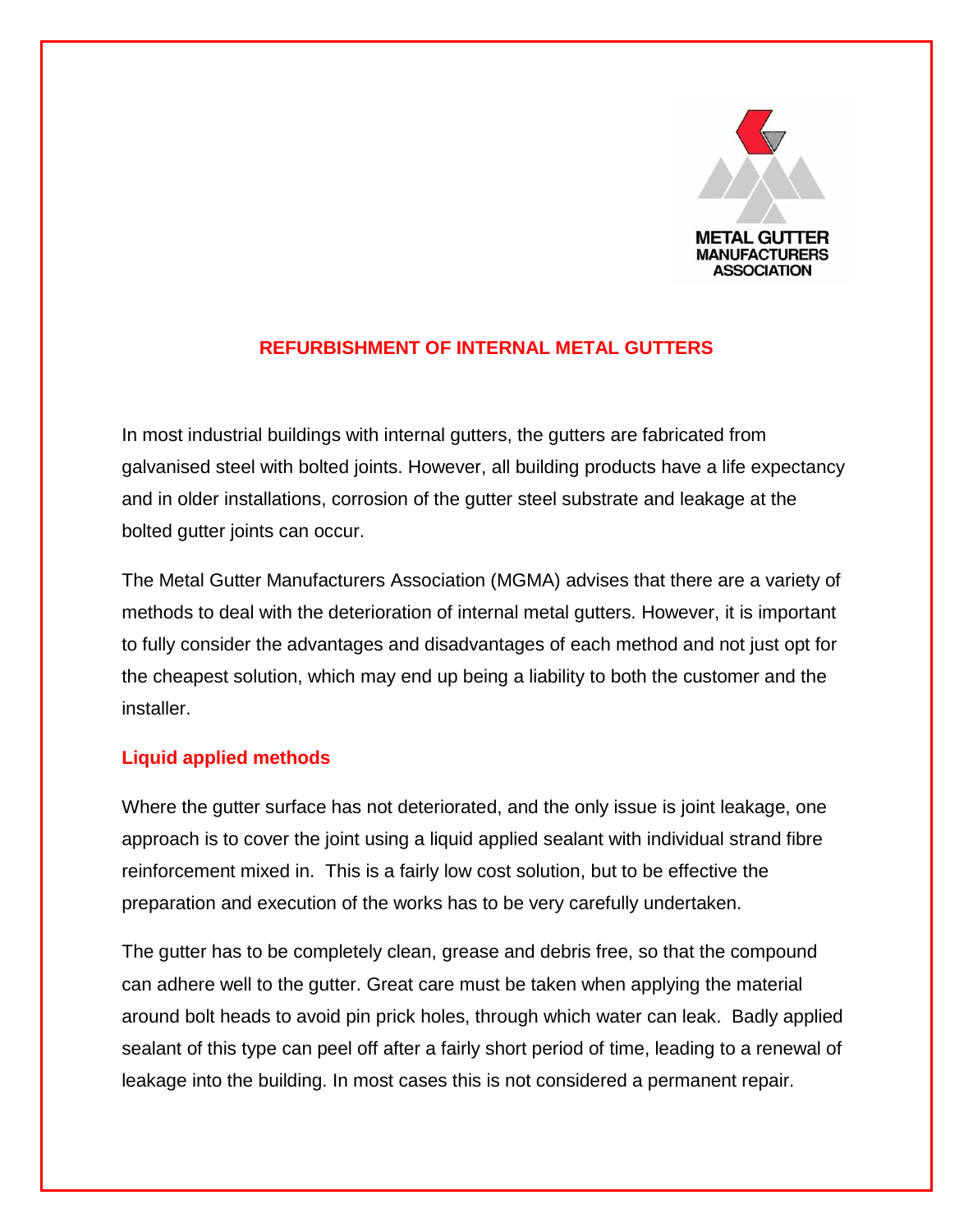

*Liquid applied lining material delaminating from gutter*

A more sophisticated approach is to line the gutter with a liquid applied sealant together with a separate fibre reinforcement mat. Usually this will involve multiple layers of reinforcement and sealant, and will often be applied as a total lining rather than locally across joints. This approach can be very successful, though again, preparation, workmanship, and weather conditions during installation can have significant impact on the effectiveness of the final product. Care must be taken to ensure that the surfaces are clean and dry before the lining takes place, and that outlets are protected against sealant running into them and fouling the rainwater pipes.

## **Membrane methods**

Well specified membrane-lined gutters are probably the best solution for most internal gutters. There are a number of membrane lining systems which can be used to deal with joint leakage and surface deterioration. Some are supplied as seamless liners which can be the full length of the gutter with no joints; others are supplied as fold-in discrete sections, bonded to a metal substrate, with joints at centres along the gutters.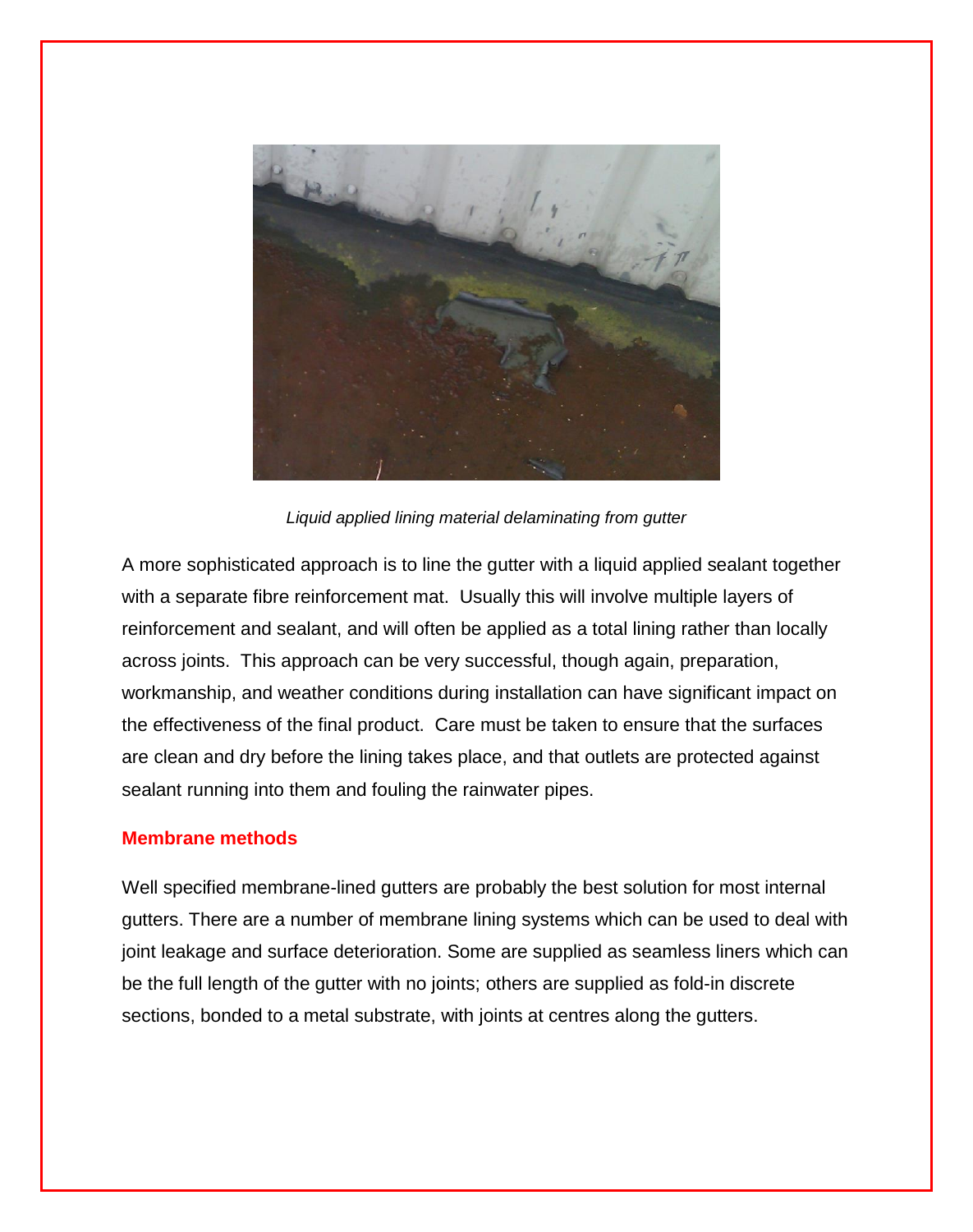With seamless liners, care has to be taken to ensure thermal movement of the liner can be restrained; most thermoplastics have a co-efficient of thermal expansion far in excess of the steelwork of the building, so unless this is considered thoroughly, issues can occur with movement and dislocation of push-in outlets.

Fold-out gutter liners bonded to a metal substrate can be more costly, but have fewer issues with thermal performance, as the metal substrate controls the expansion of the membrane material. However, it is important to note that the MGMA recommends a minimum thickness criterion of 1.2mm for membrane-lined gutter. There are however, many more joints in this type of system, so care has to be taken in the installation of the product, which is more dependent on weather.

Installing sleeve outlets in any lining system reduces the capacity of the system, as the new outlets will be smaller. This may lead to a situation where day to day leaks are prevented at the expense of significant overflows in heavy rain. Gutters must be checked to ensure that their design capacity after the installation of the liner is adequate; if not additional outlets may have to be added to achieve this. It is likely that the installer of the liner would be held liable for any flood damage which occurred after installation, so it needs to be checked.

One area where this is particularly important is where the building has siphonic outlets. Any liner which protrudes down into a siphonic outlet should not be used without taking advice from the original manufacturer of the siphonic system or an independent expert. Lining into siphonic outlets can reduce capacity by as much as 80 percent, which can have a disastrous effect of the ability of the roof to drain.

Sometimes lining systems, either liquid-applied or membrane, are dressed up to the underside of, or even onto, the roof sheets to increase the effective gutter depth. This can be a dangerous method to adopt, as if there are any faults at all in the roof sheets, water will flow down the liner tray, build up in the void between the new liner and the existing gutter liner, and thus leak into the building.